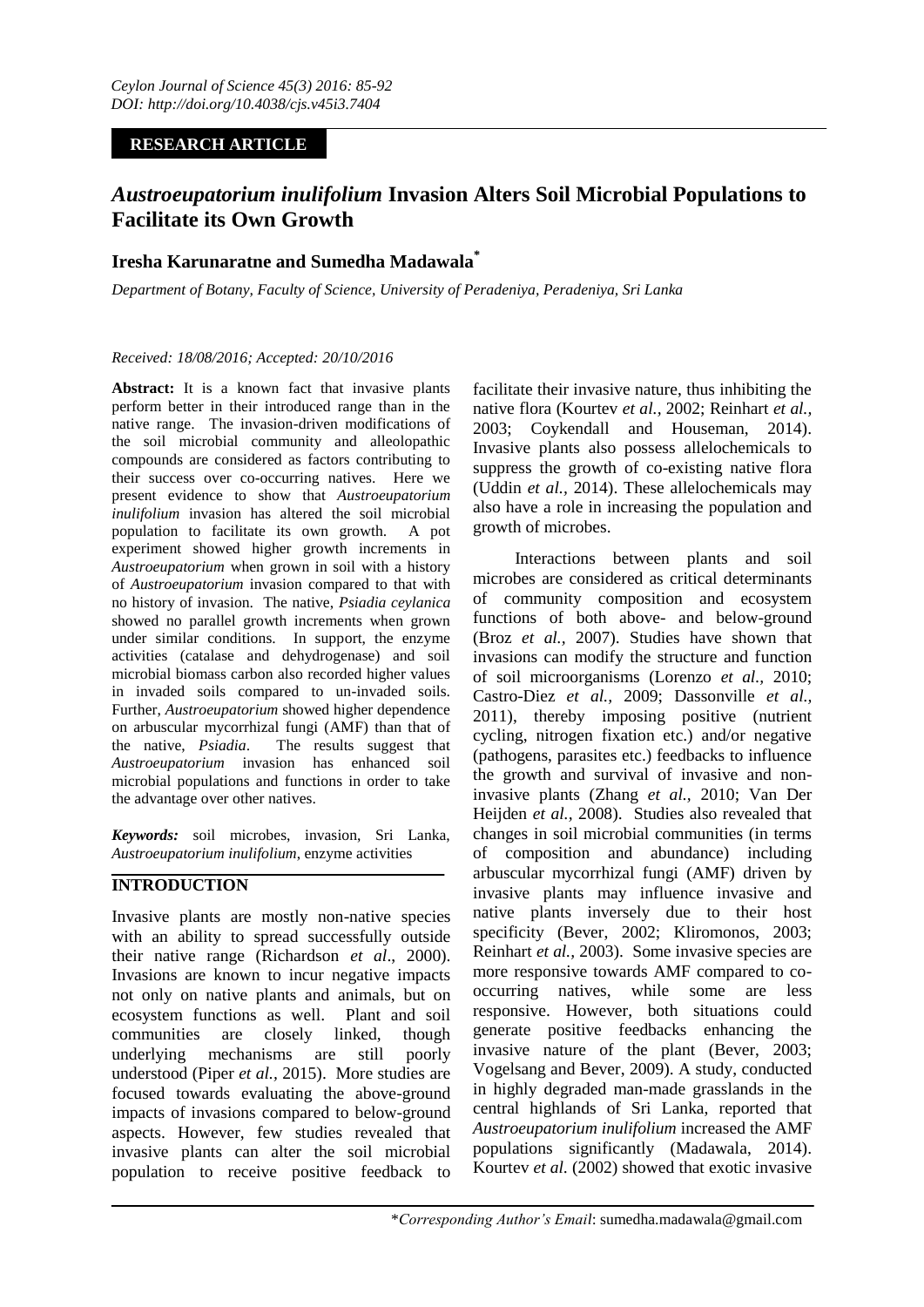species can cause profound impacts on the structural and functional aspects of microbial communities in soil. In contrast, others observed that soil microbial populations are rather resistant to any environmental changes including invasions (Carey *et al.,* 2015).

For the past 7-8 years, many land-use types in the Knuckles Conservation Area (KCA), including highly degraded, man-made grasslands, have been invaded by an exotic shrub, *Austroeupatorium inulifolium*. Studies suggest that *Austroeupatorium* invasion can alter the structure and the diversity of these grassland communities, soil edaphic properties and other ecosystem functions including, litter loading and decomposition rates (Piyasinghe *et al.,* 2014). The present study investigated whether the *A*. *inulifolium* invasion has altered the soil microbial populations in order to facilitate its growth while at the same time making the environment inhospitable for co-occurring native, *Psiadia ceylanica*.

# **METHODOLOGY**

A pot experiment was conducted using two shrub species belonging to the family Asteraceae, *Austroeupatorium inulifolium* (an exotic invasive with a creamy-white inflorescence) and *Psiadia ceylanica* (a native, non-invasive) to evaluate any differences in growth when raise them in soils with and without a history of *Austroeupatorium* invasion. *Psiadia ceylanica*, bearing a yellowcoloured inflorescence, found frequently along the boundaries of grasslands invaded by *Austroeupatorium* (Figure 1). The pot experiment was conducted under glasshouse conditions at the Department of Botany, University of Peradeniya, Sri Lanka. The soil was collected from *Austroeupatorium*-invaded (with a history of *Austroeupatorium* for the last 7-8 years) and un-invaded grasslands at KCA. Soil samples (to a depth of 20 cm) were collected from 3 representative locations each of invaded and un-invaded sites and were composited. Potting mixtures were prepared by combining grassland (invaded and un-invaded) soils with river sand separately in 1:2 ratio. One portion of each potting mixture (invaded/un-invaded) was sterilized by autoclaving at 120°C for 30 minutes. There were 4 treatments used in the experiment *viz.,* invaded/un-sterilized (In-U), invaded/sterilized (In-S), un-invaded/unsterilized (Un-U) and un-invaded/sterilized (Un-S). The seedlings (raised from seeds) of *Austroeupatorium* and *Psiadia* were transplanted in plastic pots filled with differently-treated soils (as mentioned above), with 6 replicates for each treatment. The pots were arranged in completely randomized design in the glasshouse and their positions were changed weekly to avoid any position effect. Plants were watered as required. No fertilizers were added at any time. Shoot heights were recorded weekly. After 14 weeks, plants were destructively harvested and dry weights of root and shoot were recorded.



**Figure 1:** The inflorescences of *Austroeupatorium inulifolium* (Left) and *Psiadia ceylanica* (Right). Photo Credit: Inoka Piyasinghe.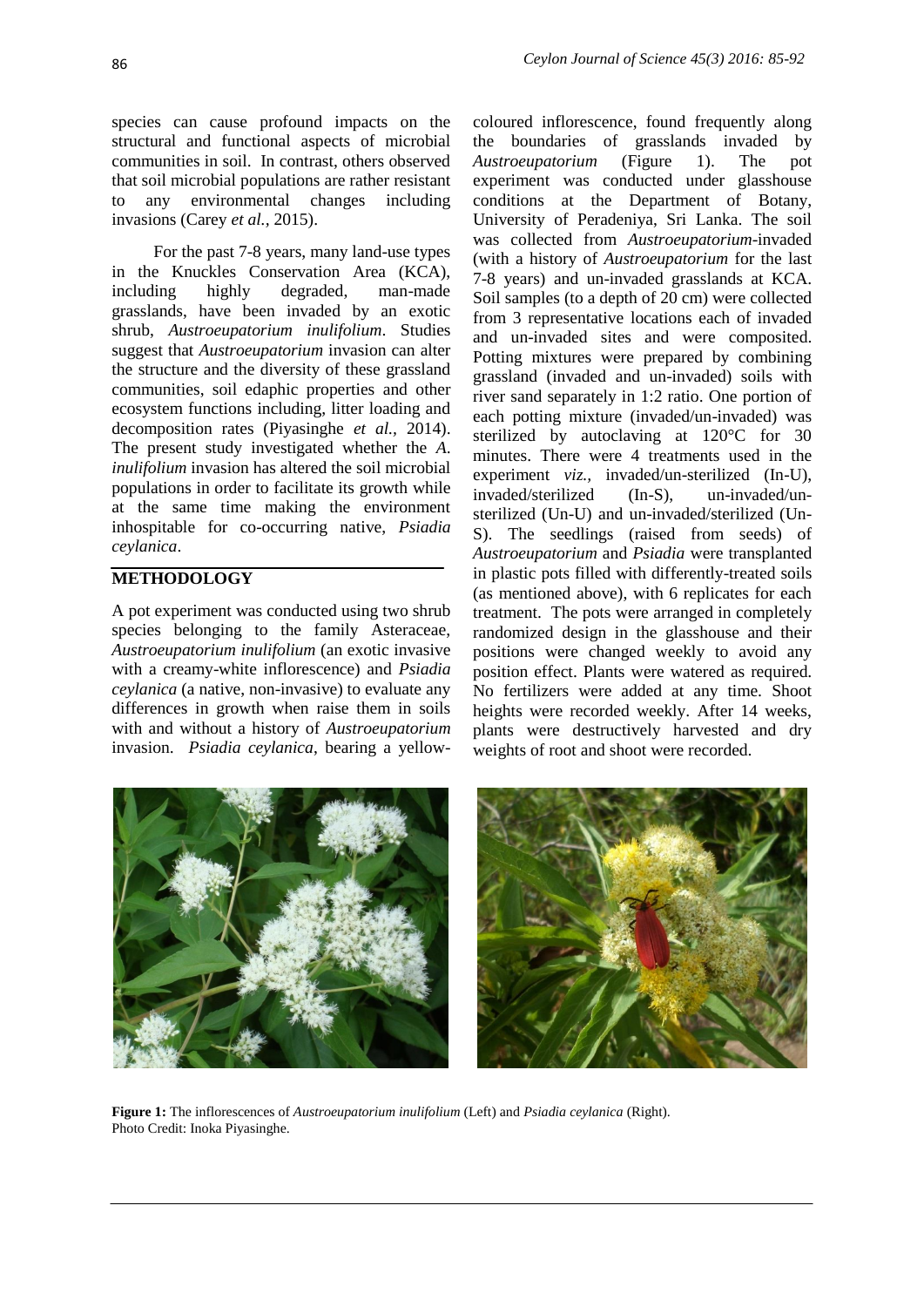#### **Root colonization of AMF**

At the final harvest, fine root samples were taken from each individual to quantify AMF colonization. Root samples were washed with water to remove soil particles and other debris, and preserved in 50% ethanol in tightly sealed plastic vials until further processing. Root samples were cleared (in 10% KOH) and stained with Chlorazol black E (CBE) (Brundett *et al.,* 1996) before observing them under a binocular microscope. Mycorrhizal colonization was estimated by counting the number of interceptions crossing AMF structures (vesicles, arbuscules etc.) as mentioned in McGonigle *et al.* (1990).

### **Soil microbial biomass carbon and enzyme activities**

Three well represented soil samples collected from each invaded and un-invaded sites were analyzed for soil microbial biomass carbon (MBC) by chloroform-fumigation extraction method (Vance *et al.*, 1987). Soil samples were also analyzed for catalase and polyphenolic oxidase using titration methods (according to methods given in Jin *et al.,* 2009 and Wang *et al.,* 2013, respectively), and the dehydrogenase activity using a spectrophotometric method (Tabatabai, 1994). All chemical analyses were carried out in the laboratories at the National Institute of Fundamental Studies, Kandy.

### **Data analysis**

Plant height and dry total biomass were used in calculating the height increments (%) and relative growth rates (RGR; g per day), respectively. Prior to the use of parametric analysis, growth parameters were transformed to meet the assumptions of ANOVA. Two-way ANOVA was carried out to evaluate the significant differences between treatments (In-S, In-U, Un-S and Un-U) and species (*Austroeupatorium* and *Psiadia*). Mean separation was done using Tukey's HSD ad-hoc test. Edaphic parameters (enzyme activities and soil microbial biomass carbon) were analyzed using one-way ANOVA. All statistical analyses were carried out with Minitab 17.0 software package.

### **RESULTS**

#### **Growth Increments**

During the experimental period, *Austroeupatorium* grew faster in invaded/unsterilized soil (In-U) compared to other treatments (In-S, Un-S and Un-U). Plants grown in In-U started to boost their growth increments only after 8 weeks of growth (Figure 2). In contrast, the native *Psiadia* showed no differences in their growth increments between treatments throughout the experimental period. Furthermore, *Austroeupatorium* demonstrated higher growth increments than that of the native, *Psiadia* throughout the test period (Figure 2).



**Figure 2:** Cumulative increase in height (as a percentage) of *Austroeupatorium* and *Psiadia* during the experimental period grown under differently-treated soils; invaded/sterilized (In-S), invaded/un-sterilized (In-U), un-invaded/sterilized (Un-S) and un-invaded/un-sterilized (Un-U). Error bar represents the standard error of the mean (SEM) values.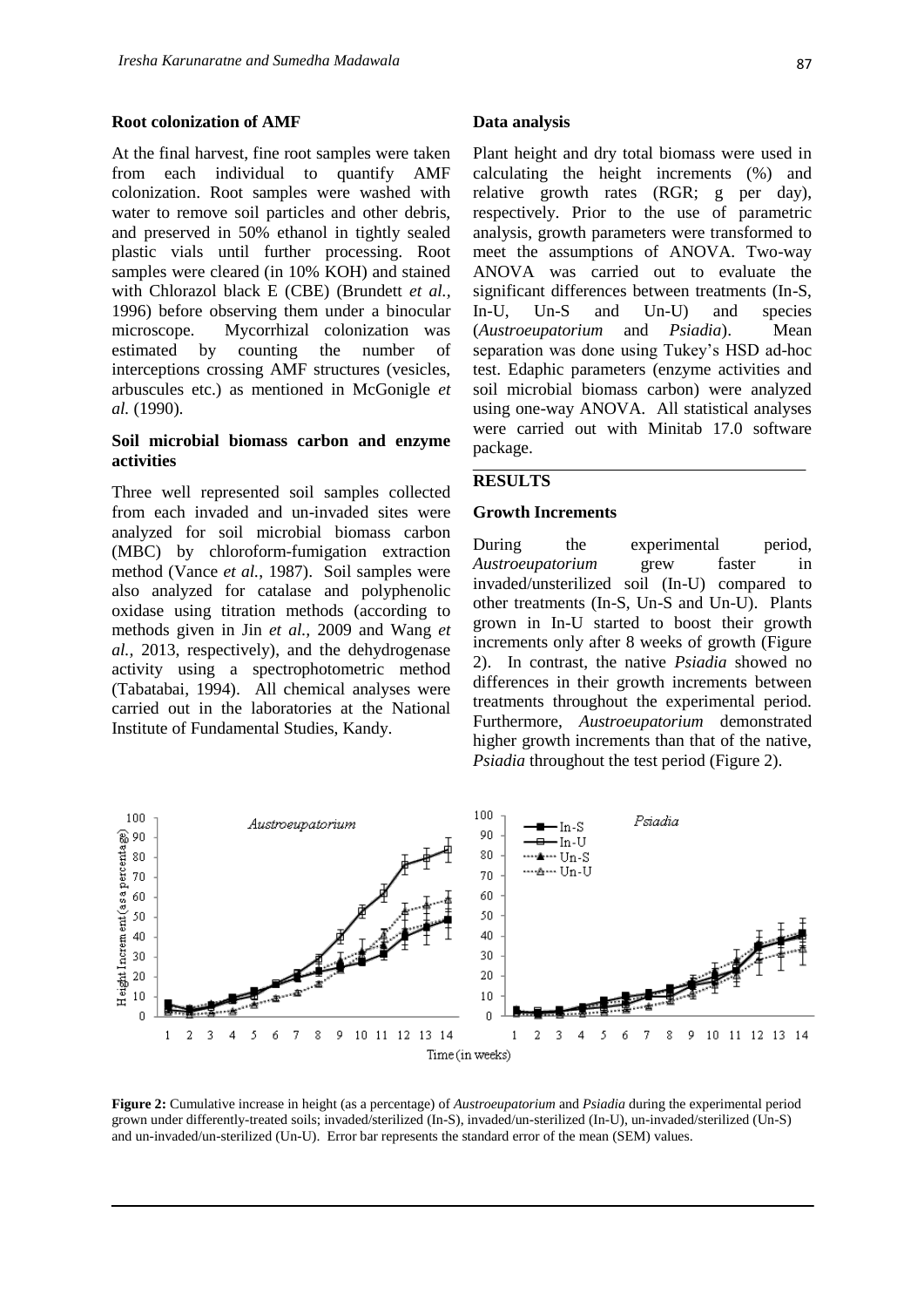In spite of their height increment differences during the experimental period, the relative growth rates (calculated using total dry biomass data after 14 weeks of growth) showed no significant differences between treatments as well as between species (Figure 3).

#### **Dependence on AMF**

Higher percentage root colonization of AMF was recorded in *Austroeupatorium* plants when grown in both sterilized and un-sterilized invaded soils (29 and 34% colonization in In-S and In-U, respectively) than that in un-invaded soils (3 and 9% in Un-S and Un-U soils, respectively). In contrast, *Psiadia* showed rather low AMF colonization in both invaded and uninvaded (In and Un) soils ( $\approx$  1 - 9%) indicating its low response towards AMF (Figure 4). However, plants grown in sterilized soils too recorded AMF colonization in roots, perhaps due to infected seedlings at the time of transplanting.

#### **Enzyme activities**

Higher catalase and dehydrogenase activities were recorded in invaded soils compared to that of un-invaded soils (Figure 5). However, the polyphenolic oxidase activity was not significantly different between the two soil types  $(ANOVA; F=0.14; p=0.727; df= 2)$ . Microbial biomass carbon too showed significantly higher values in invaded soils than that in un-invaded soils (Figure 5).



**Figure 3:** Relative growth rate (g per day) of *Austroeupatorium* and *Psiadia* grown under differently-treated soils; invaded/sterilized (In-S), invaded/un-sterilized (In-U), un-invaded/sterilized (Un-S) and un-invaded/un-sterilized (Un-U). Error bar represents the standard error of the mean (SEM) values (ANOVA; F=0.001, p=0.998, df=5).



**Figure 4:** Percentage root colonization of arbuscular mycorrhizal fungi (AMF) in *Austroeupatorium* and *Psiadia* grown in differently-treated invaded and un-invaded soils; In-S, In-U, Un-S and Un-U (ANOVA; F=18.66; p≤0.001; df= 5). Vertical bars represent standard error of mean (SEM) values.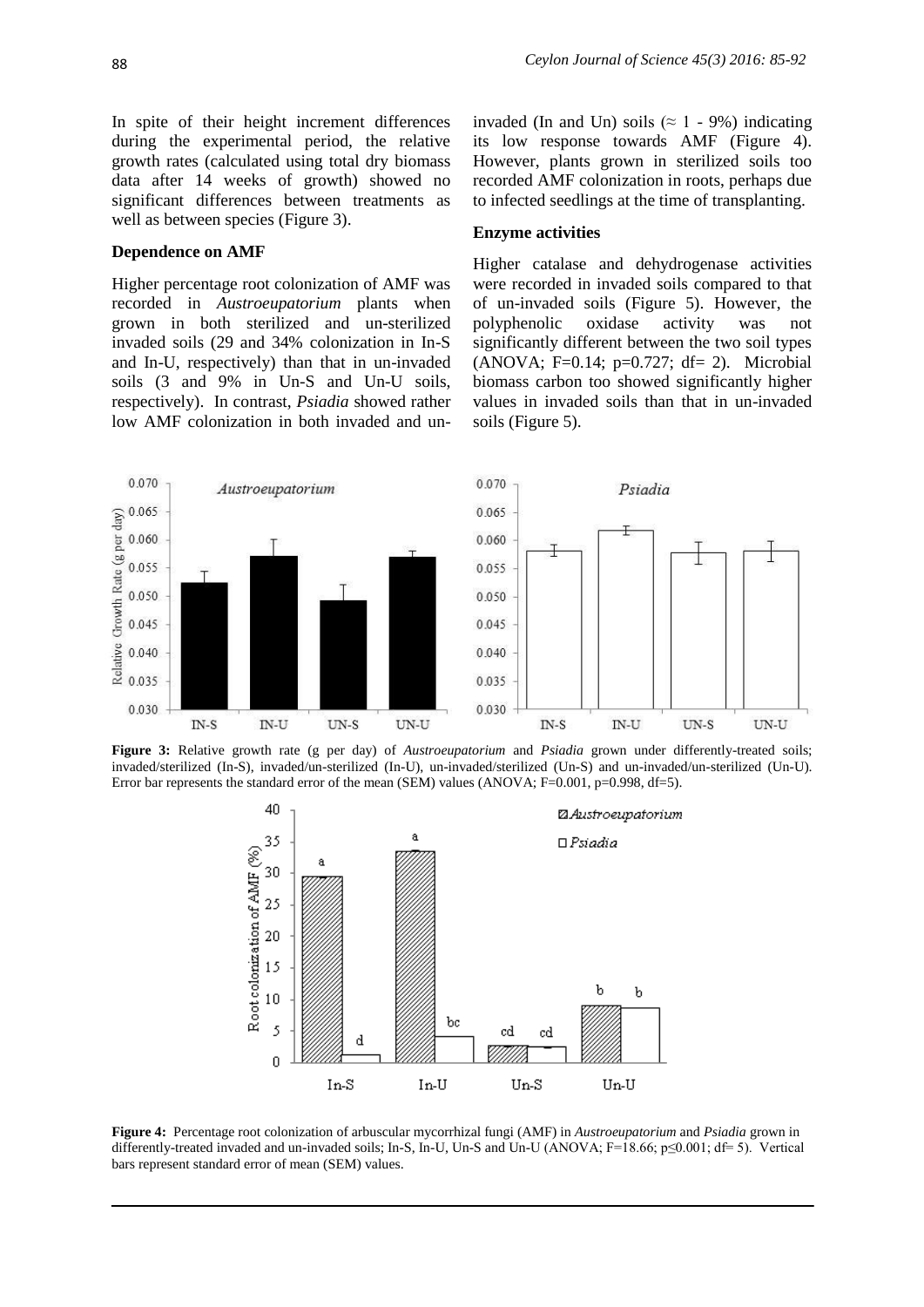

**Figure 5:** Enzyme activities (catalase, dehydrogenase and polyphenolic oxidase) and microbial biomass carbon (%) in *Austroeupatorium* invaded soil and un-invaded soils. The means are averages of 3 composite samples. Error bars indicate standard error of the mean (SEM) values.

# **DISCUSSION**

*Austroeupatorium* plants grew better when subjected to soils with a history of *Austroeupatorium* invasion indicating its facilitative effect compared to other treatments. Phenotypic plasticity in terms of height is considered as one of the vital traits shown by invasive species to compete for light, space and other resources especially in early stages of their life cycle (Balandier *et al.,* 2007; Robakowski and Bielinis, 2011). Greater height increments under invaded/unsterilized soils suggest that *Austroeupatorium* alters its soil micro-biota to earn the advantage for its own invasive behaviour. The co-occurring native, *Psiadia*

showed no added advantage when grown in differently-treated soils. Previous studies too have demonstrated similar effects with other invasive species to suggest that they alter the soil microbial community to generate a positive feedback to enhance its competitiveness at the expense of co-occurring native species (Zhang *et al.*, 2010; Coykendall and Houseman, 2014). However, studies suggest that these soil chemical and microbiological changes following invasions may not necessarily remain constant or else accumulate over time (Strayer, 2012; Dostal *et al.,* 2013), while stressing that ecological and adaptation processes may increase or weaken these impacts of invaders in their introduced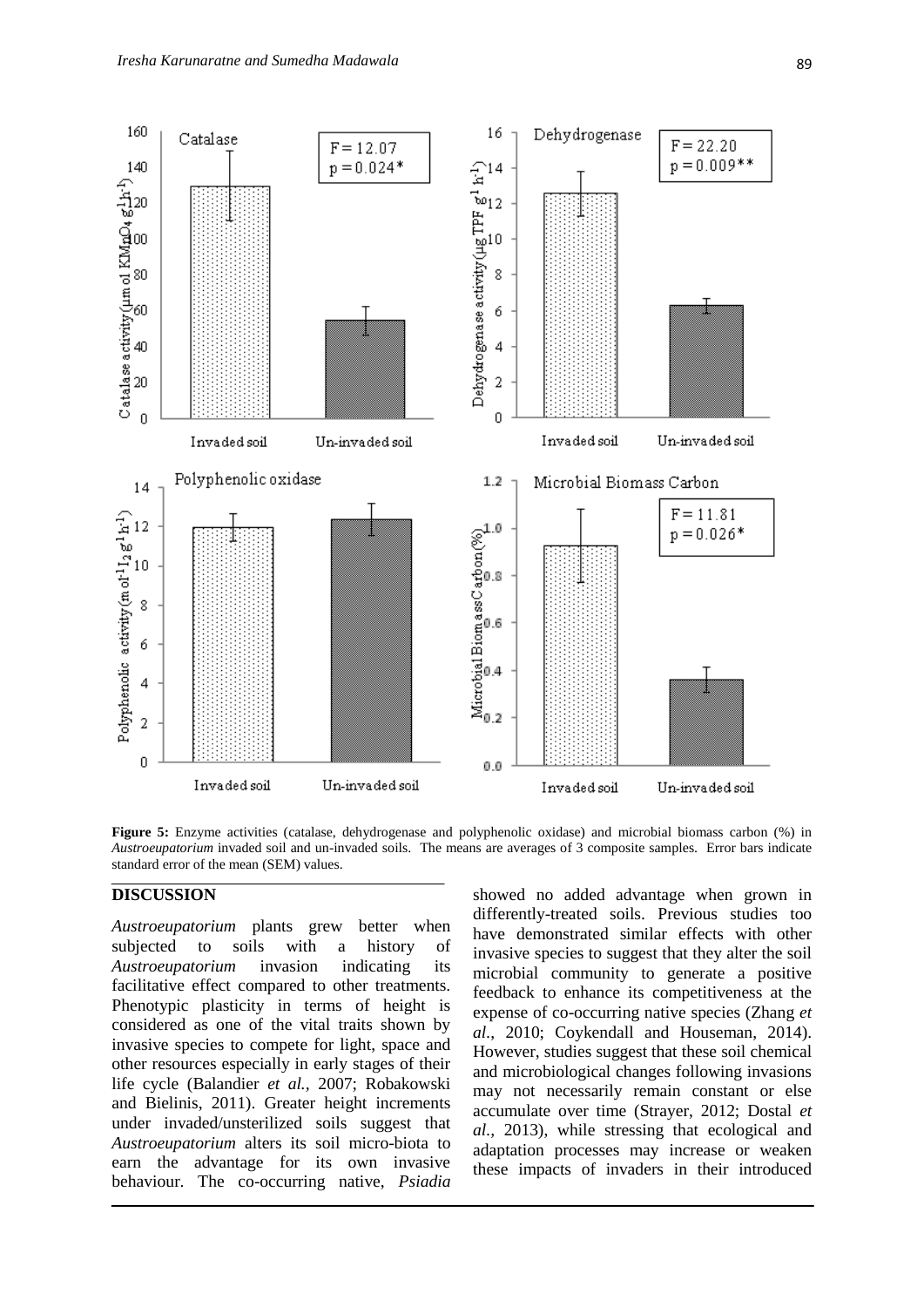range with time (Souza-Alonso *et al.,* 2015). However, present results suggest that even after 7-8 years of invasion, modifications to the soil microbial community still exist.

*Austroeupatorium* seems to be more responsive towards AMF compared to the native *Psiadia*, indicating its higher dependence on soil microbes. Root–AMF association is a chemically modulated process (Harrison, 2005), and therefore it seems that sterilization may not destroy such chemical signals enabling *Austroeupatorium* roots to colonize even under sterilized soils. A previous study conducted in man-made grasslands at KCA has demonstrated that the AMF abundance enhanced following *Austroeupatorium* invasion (Madawala, 2014). In agreement, the present study also confirmed that the *Austroeupatorium* invasion has increased the AMF colonization potential in *Austroeupatorium*. In addition to higher AMF abundance, present results also demonstrated higher soil microbial populations and activities following invasion. Previous studies confirmed that microbial communities may change under different plant species (Priha *et al.,* 1999; Grayston *et al.,* 2001). These variations may have resulted due to the differences in root inputs (rhizosphere exudates and root turnover), and the quality and quantity of aboveground litter inputs (Coleman *et al.,* 2000). Studies also revealed that invasion by mycotrophic plants could enhance AMF abundance and richness when they replace poor hosts in the existing native flora (Lekberg *et al.,* 2013; Madawala, 2014).

Microbial biomass carbon is a measure of the carbon content within the living component of the soil organic matter (i.e. mainly fungi) and therefore high percentage of microbial biomass carbon indicates presence of an increased microbial abundance. Apart from few limitations, soil microbial biomass carbon is considered as a useful indicator in quantifying the soil microbial populations (Schloter *et al*., 2003). According to results of the present study, invaded soils showed a higher microbial biomass carbon, further confirming increased soil microbial populations following the *Austroeupatorium* invasion.

Soil enzyme activity has been used as an effective indicator of functional capability of the soil microbiota (Kourtev *et al.,* 2002; Waldrop *et al.,* 2000; Zhang *et al*., 2013). Therefore, any changes to the microbial composition could reflect in the composition and activity of soil enzymes. The present analysis demonstrated higher catalase and dehydrogenase activities in invaded soils compared to un-invaded soils. Catalase decomposes peroxide which is formed during the respiration and oxidation of organic matter, and therefore considered as an important indicator of soil fertility and metabolic activity of aerobic organisms (Burns, 1982; Kızılkaya and Hepşen, 2007). Being an intracellular enzyme, dehydrogenase can be considered as a good indicator of overall soil microbial activity, and showed positive correlation with soil microbial biomass carbon (Yuan and Yue, 2012; Salazar *et al*., 2011). Significantly higher catalase and dehydrogenase activities in *Austroeupatorium*  invaded soil compared to un-invaded soil further suggested a higher abundance and activity of microbes once the landscape is invaded by *Austroeupatorium.* 

# **CONCLUSION**

*Austroeupatorium* invasion seems to increase the soil microbial population and their activities. *Austroeupatorium* seems to take the advantage of this altered condition to perform better than that of co-occurring natives. In contrast, *Psiadia ceylanica* did not acquire any gain out of this situation suggesting that *Austroeupatorium* spread had altered soil microbial communities to boost its invasive nature in the introduced range.

### **ACKOWLEDGEMENTS**

We would like to express our gratitude to Prof. Gamini Seneviratne and Dr. Meththika Vithanage at the National Institute of Fundamental Studies for providing facilities and guidance to carryout soil analyses.

# **REFERENCES**

- Bever, J.D. (2002). Negative feedback within a mutualism: host specific growth of mycorrhizal fungi reduces plant benefit. *Proceedings of the Royal Society of London.* **269**: 2595-2601.
- Bever, J.D. (2003). Soil community feedback and the coexistence of competitors: conceptual frameworks and empirical tests. *New Phyotologist.* **157**: 465-473.
- Brundett, M., Bougher, N., Dell B., Grove, T. and Malajczuk, N. (1996). Working with Mycorrhizas in Forestry and Agriculture. ACIAR, Canberra.
- Balandier, P., Sinoquet, H., Frank, E., Giuliani, R., Vandame, M., Descamps, S., Coll, L., Adam, B., Prevosto, B. and Curt, T. (2007). Six-year time course of light-use efficiency, carbon gain and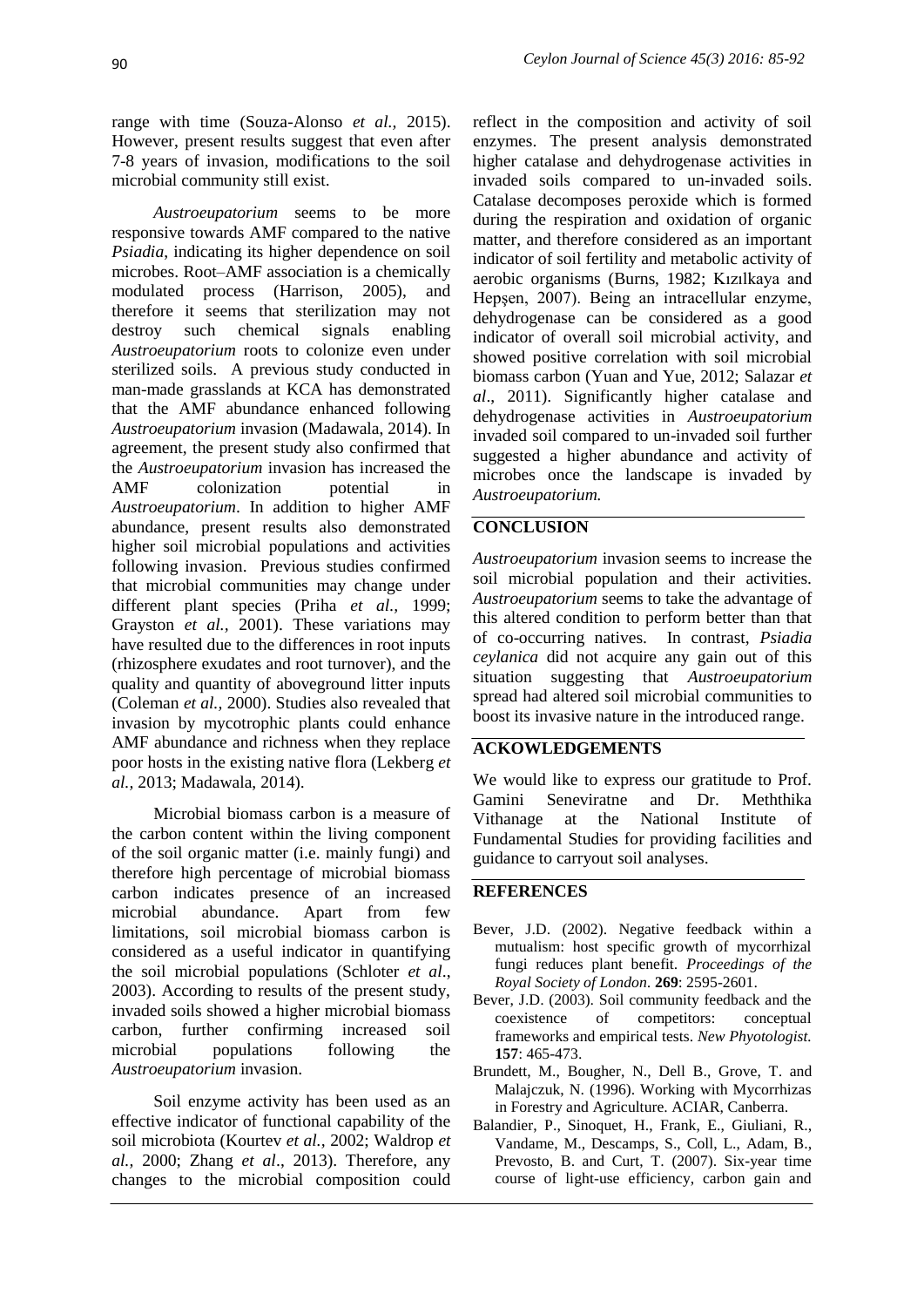growth of beech saplings (*Fagus sylvatica*) planted under a Scots pine (*Pinus sylvestris*) shelterwood. *Tree Physiology.* **27**: 1073-1082.

- Burns, R.G. (1982). Enzyme activity in soil: location and a possible role in microbial ecology. *Soil Biology and Biochemistry*. **14**(5), 423-427.
- Broz, A.K., Manter, D.K. and Vivanco, J.M. (2007). Soil fungal abundance and diversity: another victim of the invasive plant *Centaurea maculosa. Multidisciplinary Journal of Microbial Ecology.* **1**: 763-765.
- Carey, C.J., Beman, J.M., Eviner, V.T., Malmstrom, C.M. and Hart, S.C. (2015). Soil microbial community structure is unaltered by plant invasion, vegetation clipping, and nitrogen fertilization in experimental semi-arid grasslands. *Frontiers in Microbiology*. **6**: 466.
- Coykendall, K.E. and Houseman, G.R. (2014). *Lespedeza cuneata* invasion alters soils facilitating its own growth. *Biological Invasions*. **16**(8): 1735-1742.
- Castro-Díez, P., Gonzalez-Munoz, N., Alonso, A., Gallardo, A. and Poorter, L. (2009). Effects of exotic invasive trees on nitrogen cycling: a case study in Central Spain. *Biological Invasions.* **11**: 1973-1986.
- Coleman, M.D., Dickson, R.E. and Isebrands, J.G. (2000). Contrasting fine-root production, survival and soil  $CO<sub>2</sub>$  efflux in pine and poplar plantations. *Plant and Soil*. **225**:129-139.
- Dostal, P., Müllerova, J., Pysek, P., Pergl, J. and Klinerova, T. (2013). The impact of an invasive plant changes over time. *Ecology Letters.* **16**: 1277-1284.
- Dassonville, N., Guillaumaud, N., Piola, F., Meerts, P. and Poly, F. (2011). Niche construction by the invasive Asian knotweeds (species complex Fallopia): impact on activity, abundance and community structure of denitrifiers and nitrifiers. *Biological Invasions.* **13**: 1115-1133.
- Grayston, S. J., Griffith G.S., Mawdsley J.L. Campbell C.D. and Bardgett R.D. (2001). Accounting for variability in soil microbial communities of temperate upland grassland ecosystems. *Soil Biology and Biochemistry.* **33**:533-551.
- Harrison, J.M. (2005). Signaling in the arbuscular mycorrhizal symbiosis. *Annual Review of Microbiology.* **59**:19–42.
- Jin K., Sleutel S., Buchan D., De Neve S., Cai D.X., Gabriels D. and Jin J.Y. (2009). Changes of soil enzyme activities under different tillage practices in the Chinese Loess Plateau. *Soil and Tillage Research.* **104**(1): 115-120.
- Klironomos, J.N. (2003). Variation in plant responses to native and exotic arbuscular mycorrhizal fungi. *Ecology.* **84**: 2292-2301.
- Kourtev, P.S., Ehrenfeld, J.G. and Haggblom, M. (2002). Exotic plant species alter microbial

community structure and function in the soil. *Ecology.* **83**(11): 3152-3166.

- Kızılkaya, R. and Hepşen, S. (2007). Microbiological Properties in Earthworm Cast and Surrounding Soil Amended with Various Organic Wastes. *Communications in Soil Science and Plant Analysis.* **38**(19-20): 2861-2876.
- Lekberg, Y., Gibbons, S.M., Rosendahl, S. and Ramsey, P.W. (2013). Severe plant invasions can increase mycorrhizal fungal abundance and diversity. *The ISME Journal.* **7**: 1424-1433.
- Lorenzo, P., [Rodríguez-Echeverría,](http://www.sciencedirect.com/science/article/pii/S0929139310000065) S. Gonzalez, L. and Freitas, H. (2010). Effect of invasive *Acacia dealbata* Link on soil microorganisms as determined by PCR-DGGE. *Applied Soil Ecology.* **44**(3): 245-251.
- Madawala, H.M.S.P. (2014). *Austroeupatorium inulifolium* invasion increases arbuscular mycorrhizal abundance in *Cymbopogon*dominated grasslands in Knuckles Conservation Area. *Journal of the National Science Foundation of Sri Lanka.* **42**(4), 361-364.
- McGonigle, T.P., Miller, M.H., Evans, D.G., Fairchild, G.L. and Swan, J.A., (1990). A new method which gives an objective measure of colonization of roots by vesicular-arbuscular mycorrhizal fungi. *New Phytologist.* **115**:495-501.
- Piper, C.L., Siciliano, S.D., Winsley, T. and Lamb, E.G. (2015). Smooth brome invasion increases rare soil bacterial species prevalence, bacterial species richness and evenness. *Journal of Ecology.* **103**: 386-396.
- Piyasinghe, I., Gunatilake, G., and Madawala, H.M. S.P. (2014). Comparative study of litter quality, decay rates and nutrient fluxes of invasive species, *Austroeupatorium inulifolium* and *Cymbopogon nardus*. *Proceedings of International Forestry and Environment Symposium.* **18**(1), 123-126.
- Priha, O., Grayston, S.J., Pennanen, T. and Smolander, A. (1999). Microbial activities related to C and N cycling andmicrobial community structure in the rhizospheres of *Pinus sylvestris*, *Picea abies* and *Betula pendula* seedlings in an organic and mineral soil. *FEMS Microbiology Ecology.* **30**: 187-199.
- Reinhart, K.O., Packer, A., Van der Putten, W. and Clay K. (2003). Plant-soil interactions and spatial distribution of black cherry in its native and invasive ranges. *Ecology Letters.* **6**: 1046-1050.
- Robakowski, P. and Bielinis, E. (2011). Competition between sessile oak (*Ouercus petraea*) and Black cherry (*Padus serotina*): Dynamics of seedling growth. *Polish Journal of Ecology.* **59**(2): 297- 306.
- Richardson, D.M., Allsopp, N., D'Antonio C.M., Milton, S.J. and Rejmanek, M. (2000). Plant invasions - the role of mutualisms. *Biological reviews of the Cambridge Philosophical Society.* **75**: 65-93.